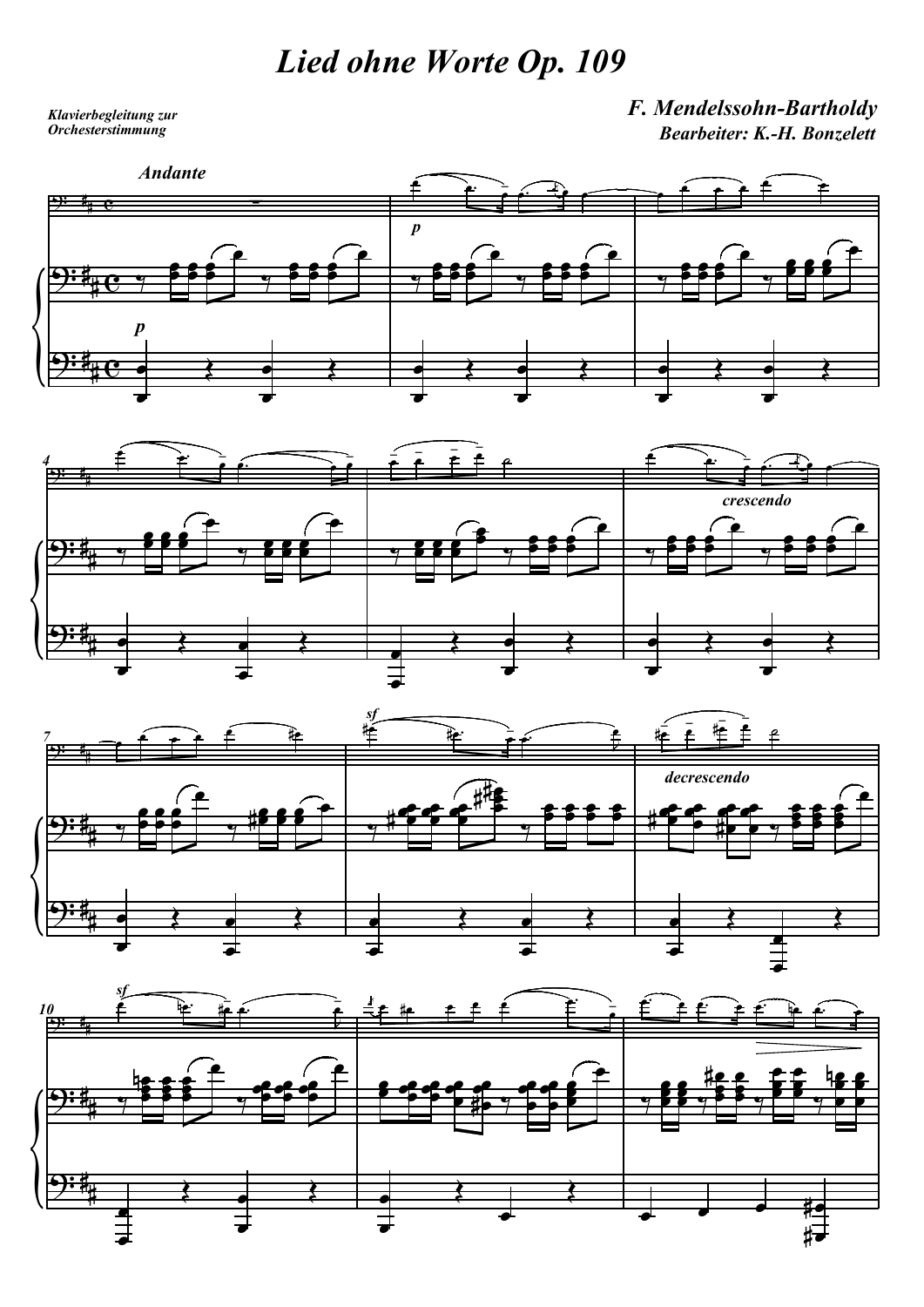





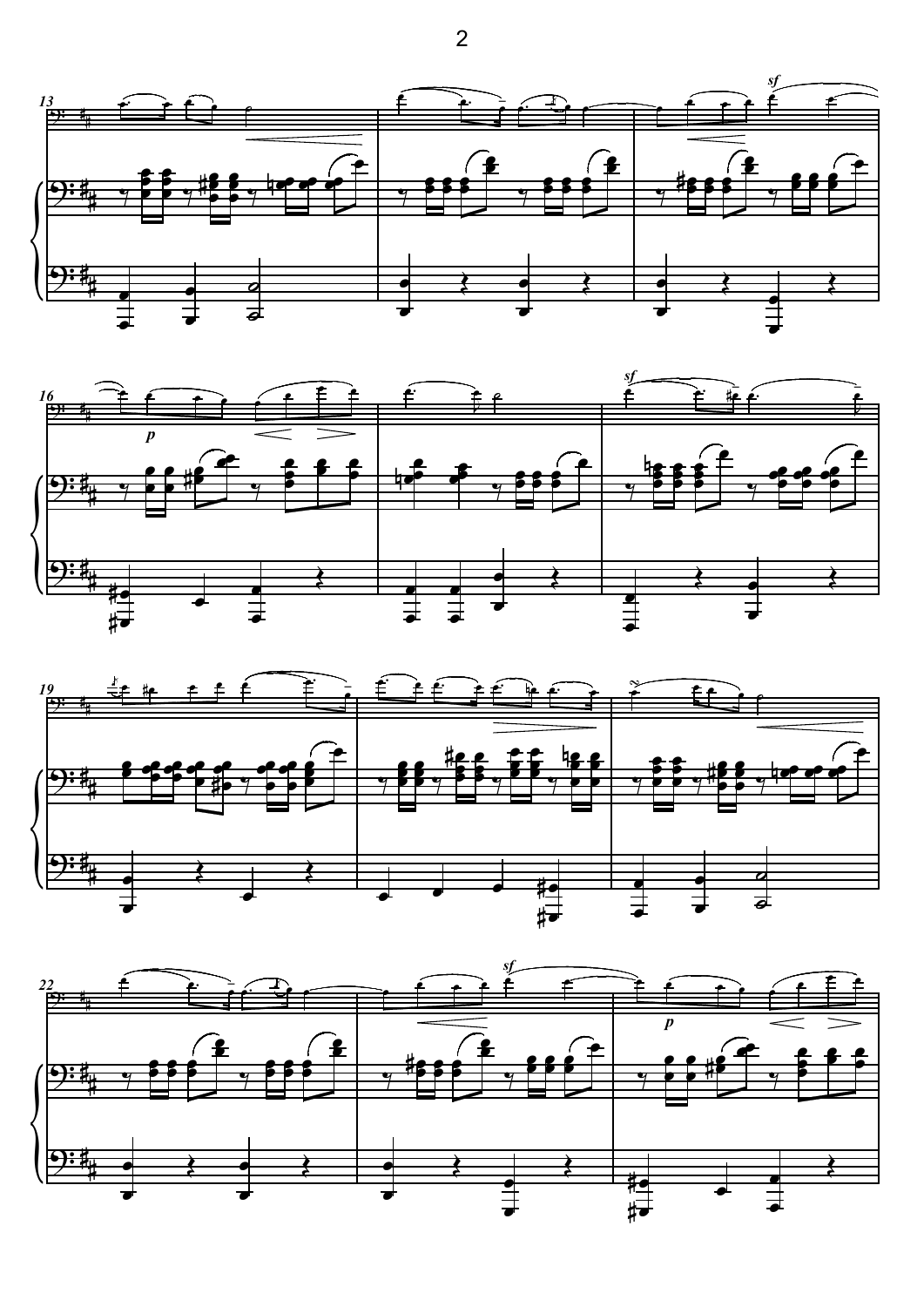





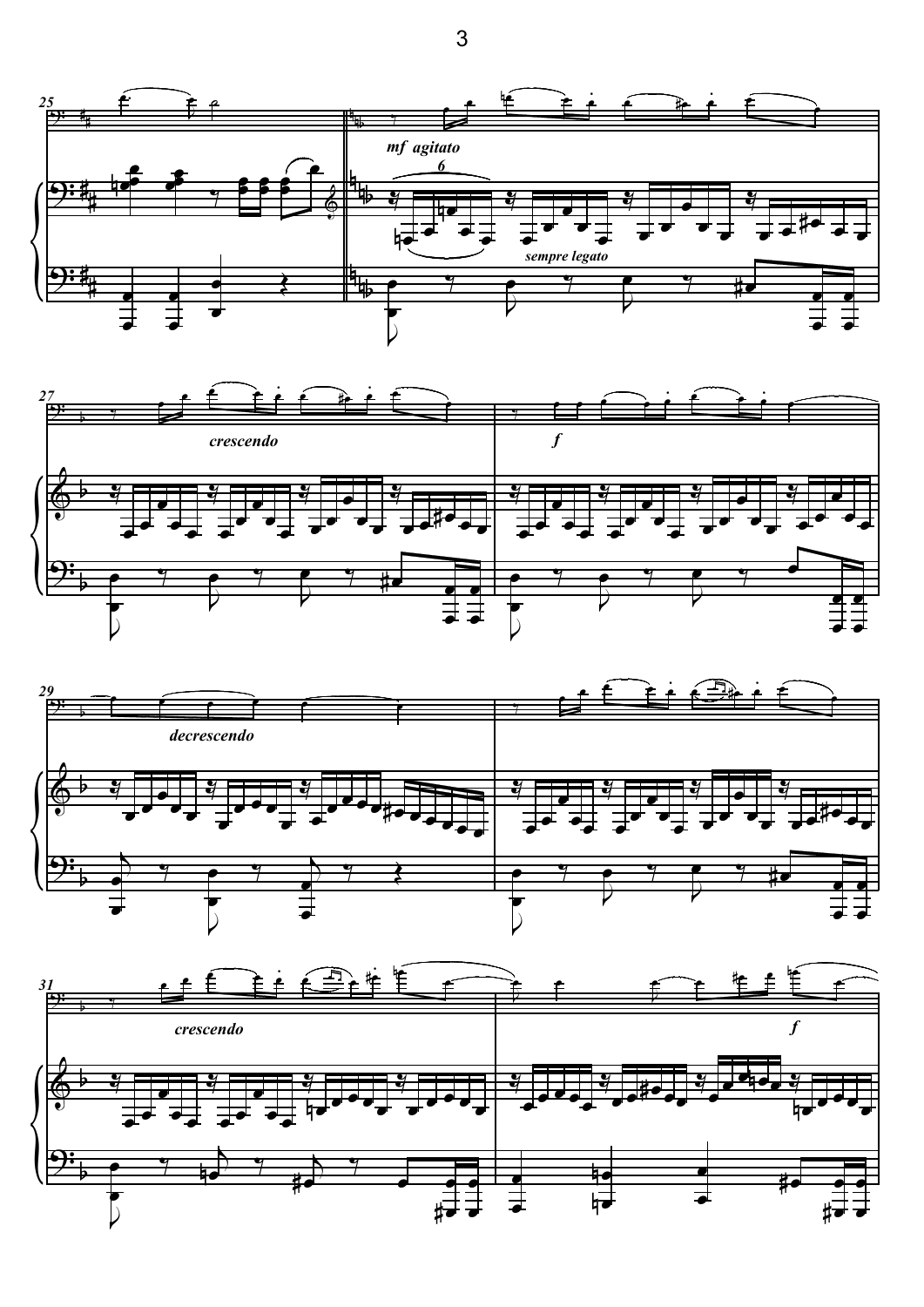





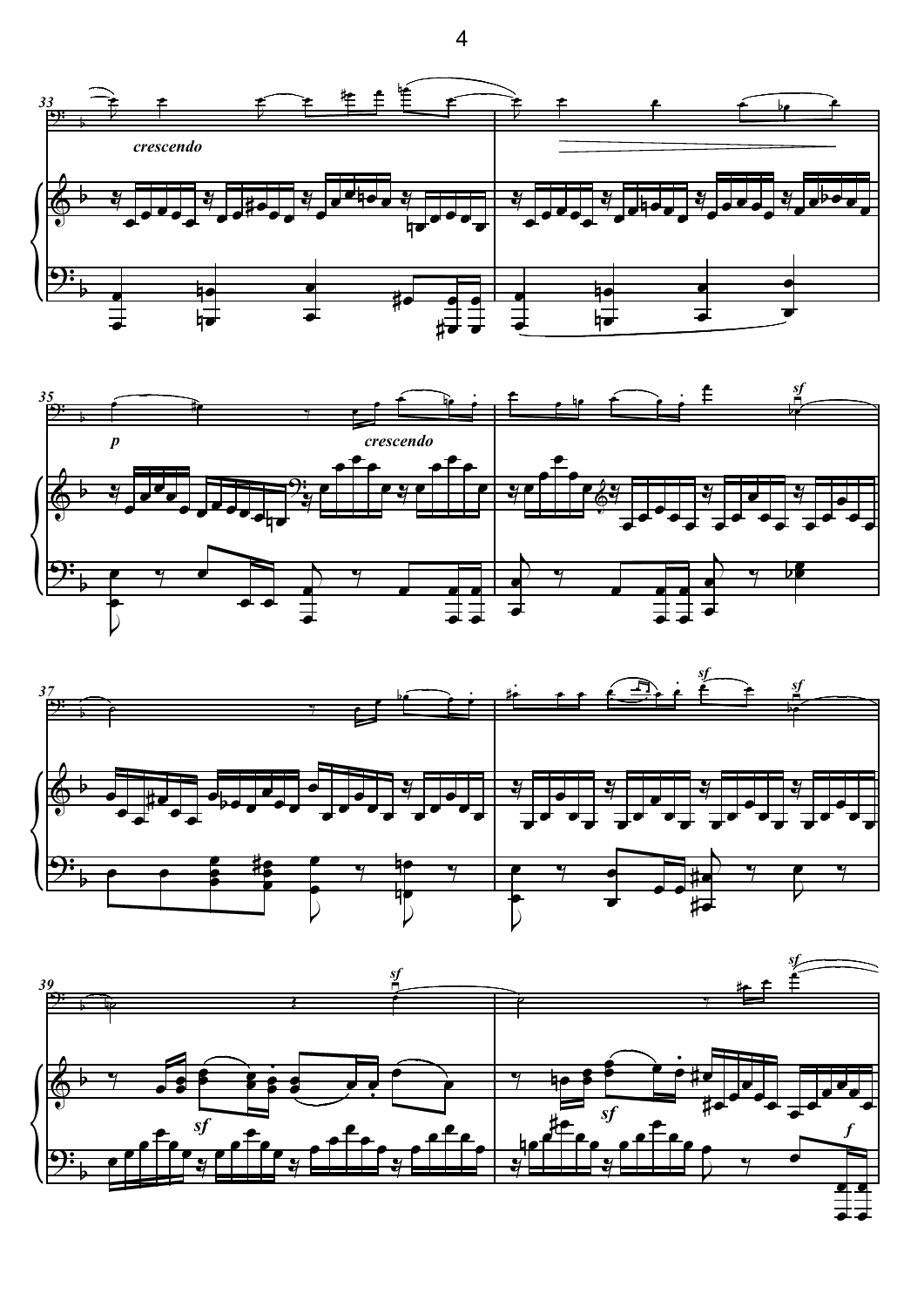





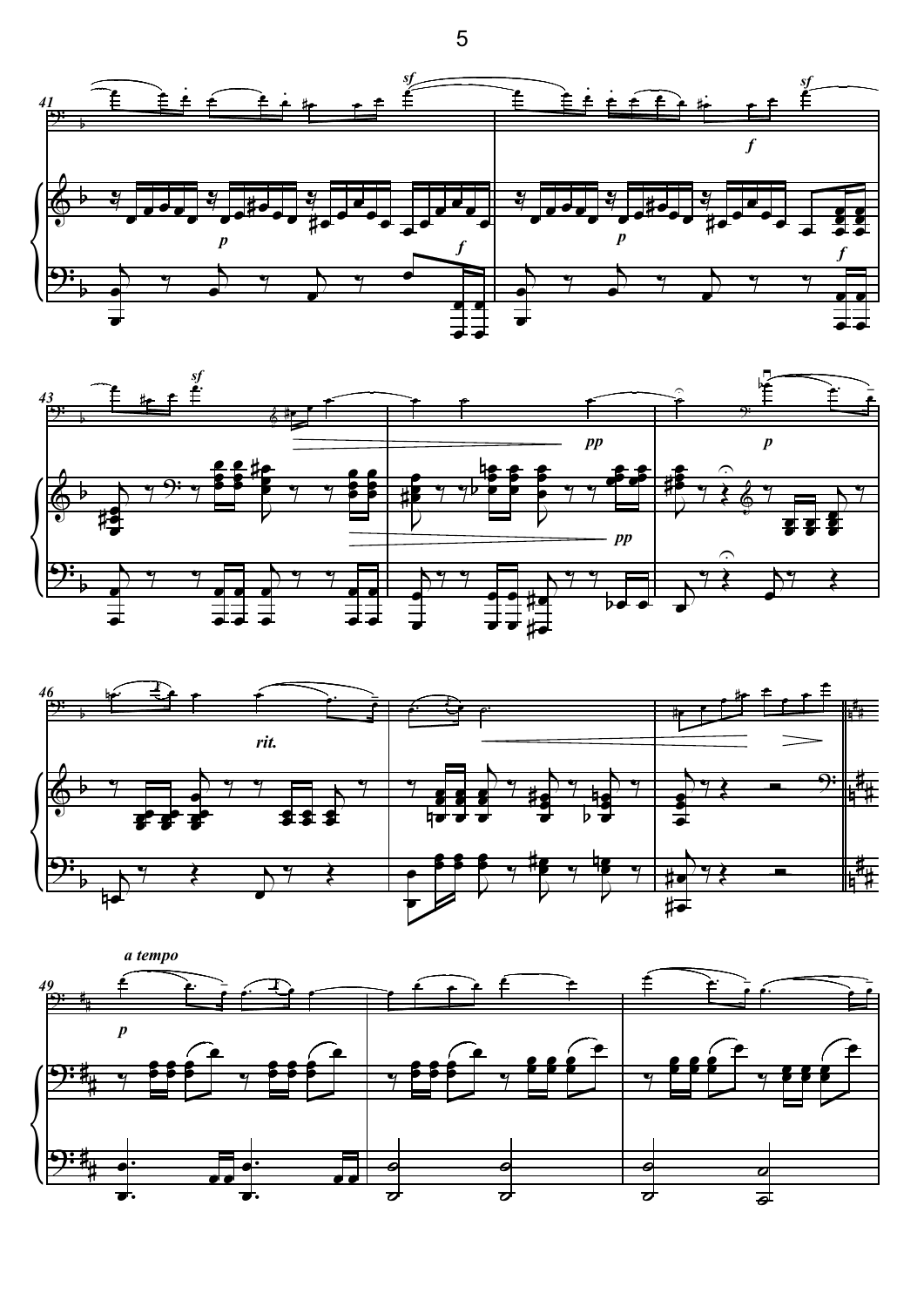







6